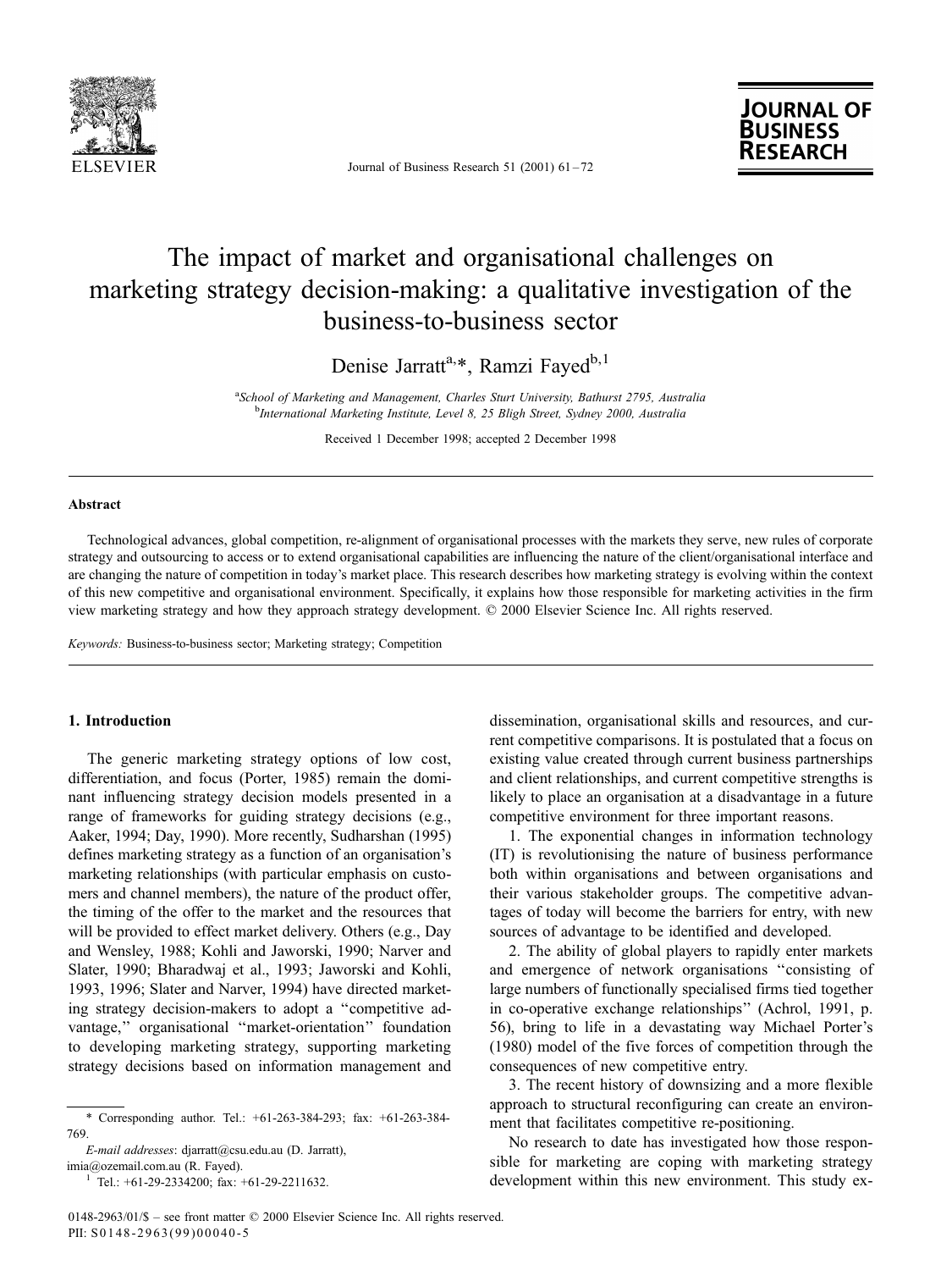plains how those responsible for marketing activities in the firm view marketing strategy and how they approach strategy development. It describes the role that emerging market and organisational challenges play in shaping marketing strategic decision-making and identifies methods that those responsible for marketing adopt to incorporate those challenges in their decision-making process. Data are collected from persons responsible for marketing strategy decisions in 48 organisations (cases) falling into four broad categories within the business-to-business market sector.

## 2. Marketing strategy and its foundations

## 2.1. The role of marketers in strategy decision-making

Confirmation of middle management's increasing influence on strategic direction has been provided by Schilit (1987), with resultant positive influence on organisational performance; however, little evidence has been provided on the nature of those strategic roles. Floyd and Wooldridge (1992) describe the role of middle management (including market and product management) in championing initiatives (Hutt et al., 1988), synthesising information (Nonaka, 1988), facilitating adaptability (Burgelman, 1983), and implementing deliberate strategy (Nutt, 1987).

In studying the process of marketing strategy formation, Hutt et al. (1988) confirmed the role of marketers within the strategic planning process, highlighting the entrepreneurial role of marketing managers in large, complex firms. They identified the interaction between the different levels of planning hierarchy in the firm and the role of marketing in the strategic dialogue. Their research supported the importance of facilitating the exchange of information among functional areas and business units of the organisation in supporting autonomous strategic initiatives.

## 2.2. The link between marketing strategy and corporate strategy

There has been general acceptance in the management and marketing literature for a hierarchical model of strategy decision-making, where interdependent strategy is formulated at different levels of an organisation, categorising decisions as corporate, strategic business unit, and functional (Boyd et al., 1995). An analysis of the literature reveals that strategy resolves the fit between an organisation and its environment, and that strategic decision-making "is the crucial link in the organisation's environmental adaptation process'' (Varadarajan and Clark, 1997, p. 94).

It would appear, however, that in practice, decisions do not readily fall neatly into corporate, business, or functional level strategies, with some corporate decisions encompassing issues that are clearly within the realm of marketing decisions. Varadarajan and Clark (1994) posit the level of decision-making for marketing and other decisions may

vary depending on the extent and nature of the products and markets the organisation serves.

### 2.3. Foundations of strategy development

Organisations have created links to provide access to the resources and capabilities that are critical for effective market competition. Stalk et al. (1992) identified the importance of a company distinguishing itself from its competitors in the market place, with resources and capabilities becoming paramount in a company's fight for market share, and strategic alliances providing an avenue through which required resources and capabilities can be accessed. Recent literature (see Prahalad and Hamel, 1990; Stalk et al., 1992; Markides and Williamson, 1994) suggests that organisations and researchers alike must rethink strategy in terms of the key capabilities they can access through strategic alliances.

Managers today are encouraged to evaluate their colleagues and senior managers in terms of their ability to understand how industry might change in the future (Hamel and Prahalad, 1994; McClelland, 1994). Concern is raised about current managers' preoccupation with restructuring and reengineering as opposed to energetically focusing their attention on the outward and forward. "Any company that is a bystander on the road to the future will watch its structure, values, and skills become progressively less attuned to industry realities'' (Hamel and Prahalad, 1994, p. 124). The current inward focus towards ``divest and downsize'' is certainly making an impact on asset productivity; however, are proponents of this de-layering attuned to the opportunities of the future and has this focus positioned the organisation to take advantage of the opportunities that might arise?

The dynamic nature of the environment is reflected through the changing nature and number of competitive configurations, each with the ability to access an expanding set of specific competencies and capabilities that an organisation must consider when shaping strategy (Chakravarthy, 1997). In high technology industries such as the information communications industry, traditional entry and mobility barriers have been lowered through technological advances and deregulation policies, and competitive advantages are rapidly created and eroded (Chakravarthy, 1997). Within this environment of technological change and changes in ethnic and culturally diversified market segments caused by innovation intensity, competition, and IT, "windows of opportunity will be narrower and more transitory'' (Achrol, 1991). Traditional bases of competition through low cost and differentiation (Porter, 1985) are constantly challenged through technological innovation, driving costs down whilst facilitating innovation to deliver superior features. In the information and communication industry, e.g., "traditional barriers built around switching costs and captive distribution are being challenged by an open information architecture and access to a broadband commu-